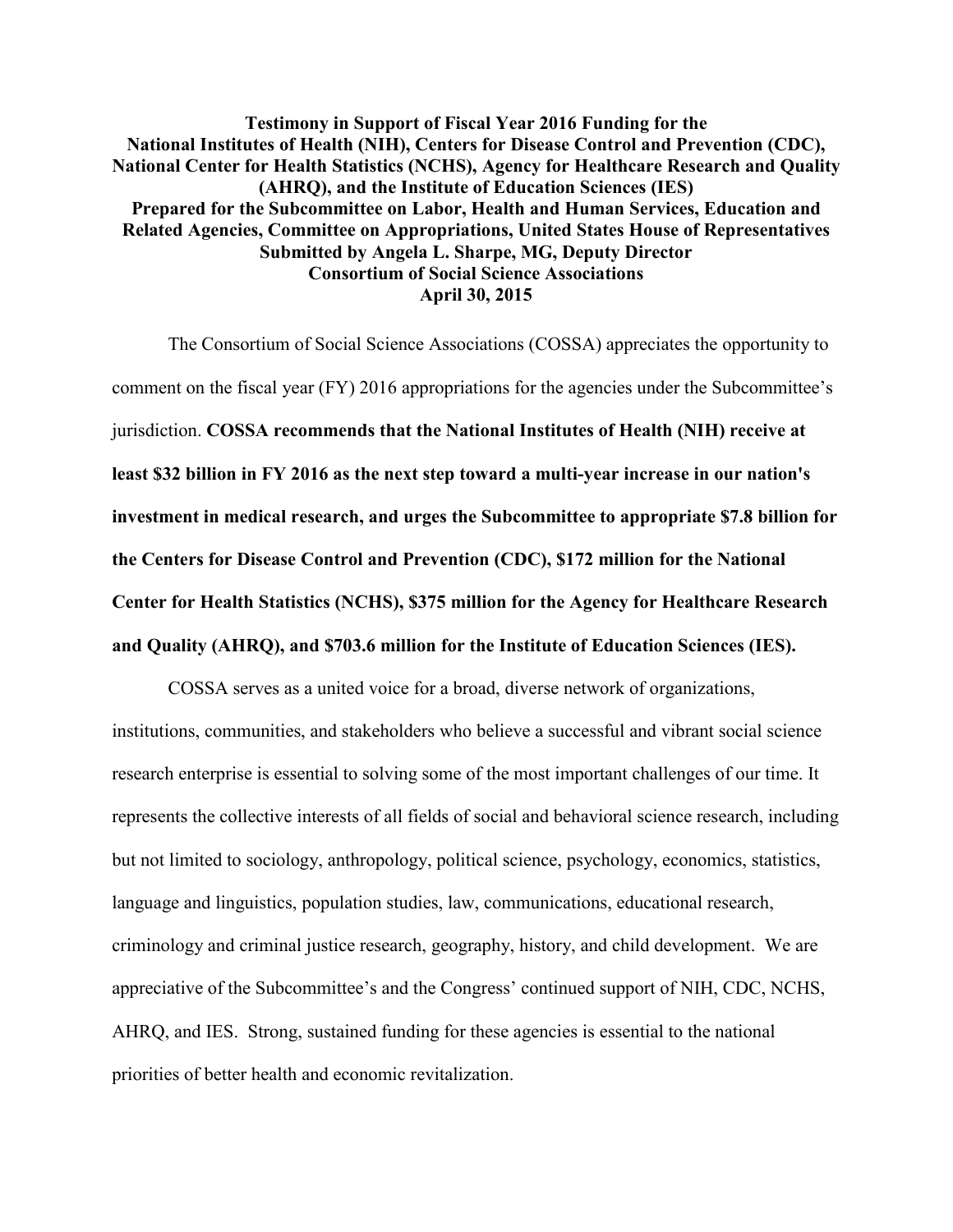## **NIH (at least \$32 billion), U.S. Dept. of Health and Human Services**

Since 2003, NIH funding has declined by 23 percent after adjusting for biomedical inflation, despite recent budget increases provided by the Congress the past two fiscal years. The agency's budget remains lower than it was in FY 2012 in actual dollars. The President's FY 2016 budget request represents a much-needed next step by increasing NIH funding above biomedical inflation; however, there are ongoing and emerging health challenges confronting the United States and the world. To that end, **COSSA believes that to address these challenges the NIH requires a funding level of at least \$32 billion in FY 2016.** 

As the Committee knows, the NIH works to support scientifically rigorous, peer/meritreviewed, investigator-initiated research—including basic and applied behavioral and social science research—in order to fulfill its mission: "Science in pursuit of fundamental knowledge about the nature and behavior of living systems and the application of that knowledge to enhance health, lengthen life and reduce illness and disability." **COSSA, however, remains concerned about the recent criticism of the NIH's funding decisions and the accompanying mischaracterization of NIH-supported research. The ongoing targeting of specific grants produces a chilling effect across the scientific community.** 

The behavioral and social sciences regularly make important contributions to the wellbeing of this nation. Due in large part to the behavioral and social science research sponsored by the NIH, we are now aware of the enormous role behavior plays in our health. At a time when genetic control over disease is tantalizingly close but not yet possible, knowledge of the behavioral influences on health is a crucial component in the nation's battles against the leading causes of morbidity and mortality: obesity, heart disease, cancer, AIDS, diabetes, age-related illnesses, accidents, substance abuse, and mental illness.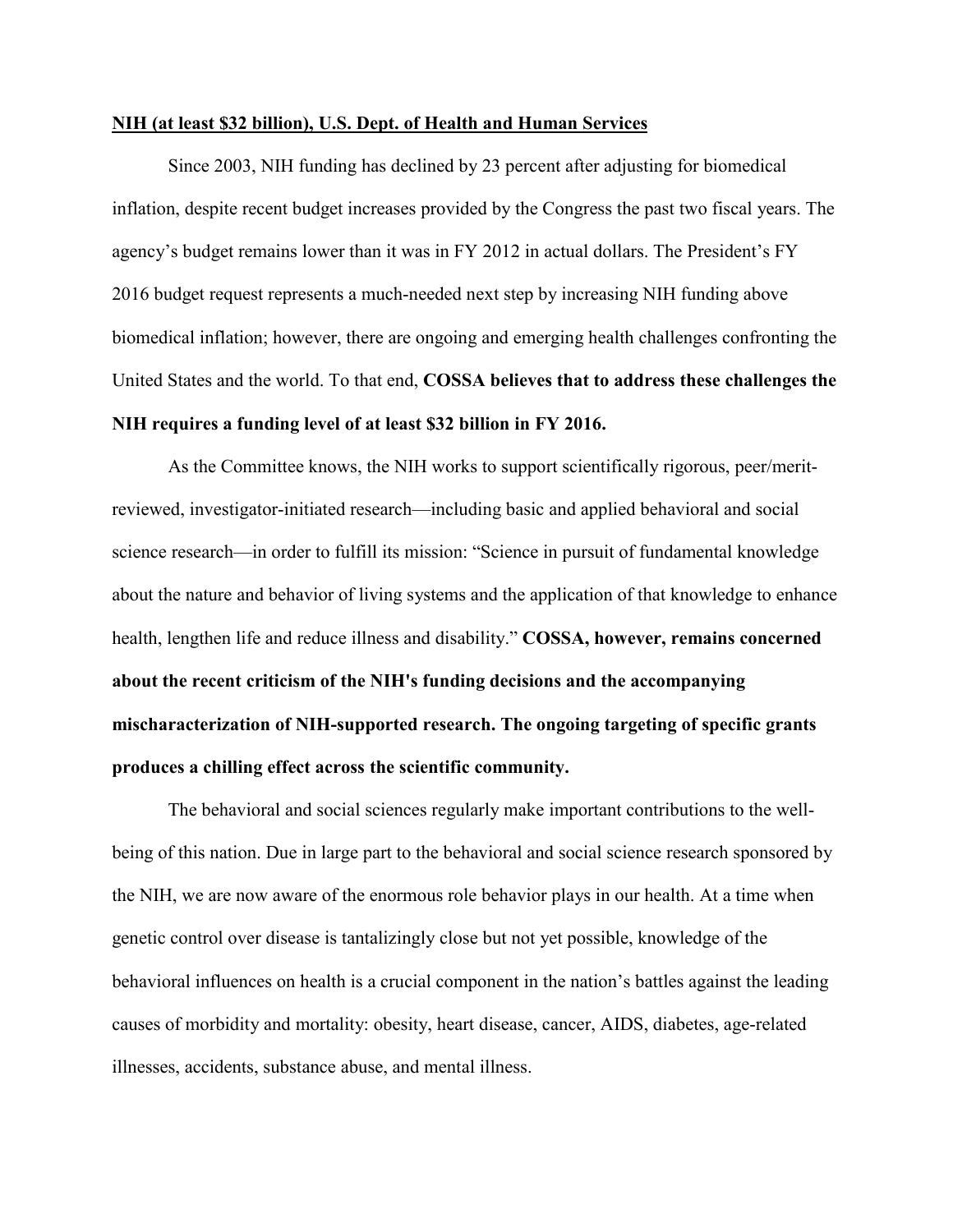As a result of the strong Congressional commitment to the NIH in years past, our knowledge of the social and behavioral factors surrounding chronic disease health outcomes is steadily increasing. The NIH's behavioral and social science portfolio has emphasized the development of effective and sustainable interventions and prevention programs targeting those very illnesses that are the greatest threats to our health, but the work is just beginning.

Finally, COSSA applauds the Administration's proposed Precision Medicine Initiative (PMI) and the NIH's involvement of its Office of Behavioral and Social Sciences Research (OBSSR) in the initial planning phase of this million-person cohort, including its commitment to including behavioral, physiological, and environmental measures. OBSSR has led the NIH's efforts in using, understanding, and training scientists in the use of mHealth, which allows for more rapid and accurate assessment in modifying behavior, biological states, and contextual variables. Its support of the NIH mHealth Training Institutes is designed to attend to scientific silos by bringing together scientists from diverse fields to enhance the quality of mHealth research.

## **CDC (\$7.8 billion) and NCHS (\$172 million), U.S. Dept. of Health and Human Services**

**COSSA urges the Subcommittee to appropriate \$7.8 billion for the Centers for Disease Control and Prevention (CDC), including \$172 million for the CDC's National Center for Health Statistics (NCHS).** As the country's leading health protection and surveillance agency, the CDC works with state, local, and international partners to keep Americans safe and healthy. Social and behavioral science research plays a crucial role in helping the CDC carry out this mission. Scientists in fields ranging from psychology, sociology, anthropology, and geography to health communications, social work, and demography work across CDC centers to design, analyze, and evaluate behavioral surveillance systems, public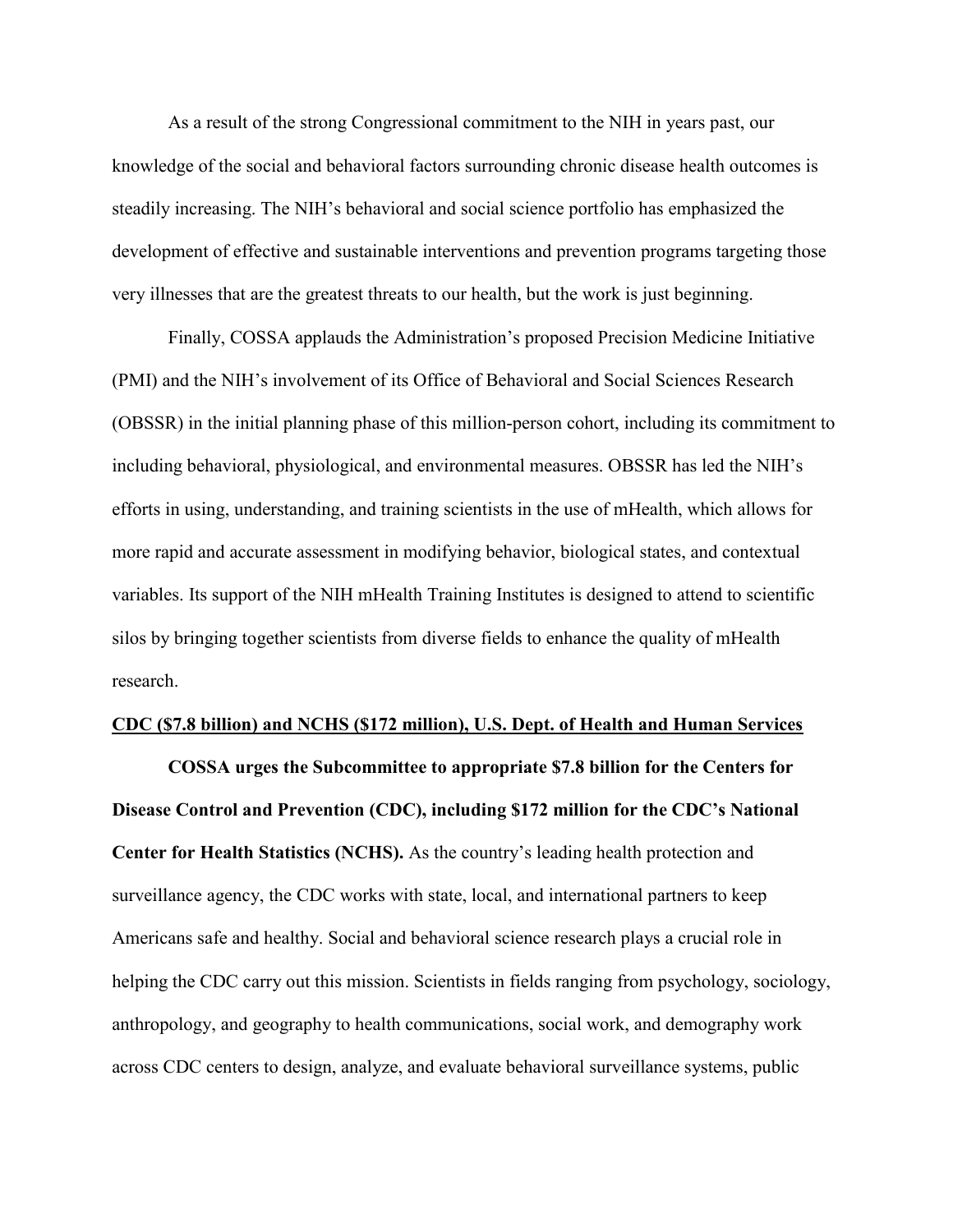health interventions, and health promotion and communication programs using a variety of both quantitative and qualitative methods. These scientists play a key role in the CDC's surveillance and monitoring efforts, which collect and analyze data to better target public health prevention efforts, and in identifying and understanding health disparities. Finally, the social and behavioral sciences play an important role in the evaluation of CDC programs, helping policymakers make informed, evidence-based decisions on how to prioritize in a resource-scarce environment.

**COSSA requests \$172 million—\$160 million in budget authority and \$12 million from the Prevention and Public Health Fund—for NCHS, the nation's principal health statistics agency.** NCHS collects data on chronic disease prevalence, health care disparities, emergency room use, teen pregnancy, infant mortality, causes of death, and rates of insurance, to name a few. It provides critical data on all aspects of our health care system through data cooperatives and surveys that serve as the gold standard for data collection around the world.

## **AHRQ (\$375 million), U.S. Dept. of Health and Human Services**

**COSSA urges the Subcommittee to appropriate \$375 million for the Agency for Healthcare Research and Quality (AHRQ).** AHRQ funds the science that tells us how we can make health care safer, higher quality, more accessible, equitable, and affordable. It is the only federal agency whose sole purpose is to produce the evidence to improve America's health care system and make sure that knowledge is understood and used by health care providers, patients, hospitals, and public and private payers.

The research AHRQ supports is based on the understanding that developing new treatments is only part of the battle; we need to know how to get those treatments to the people who need them, efficiently and effectively. AHRQ findings arm health care providers with the knowledge they need to provide the best care for their patients. The science it funds can help us